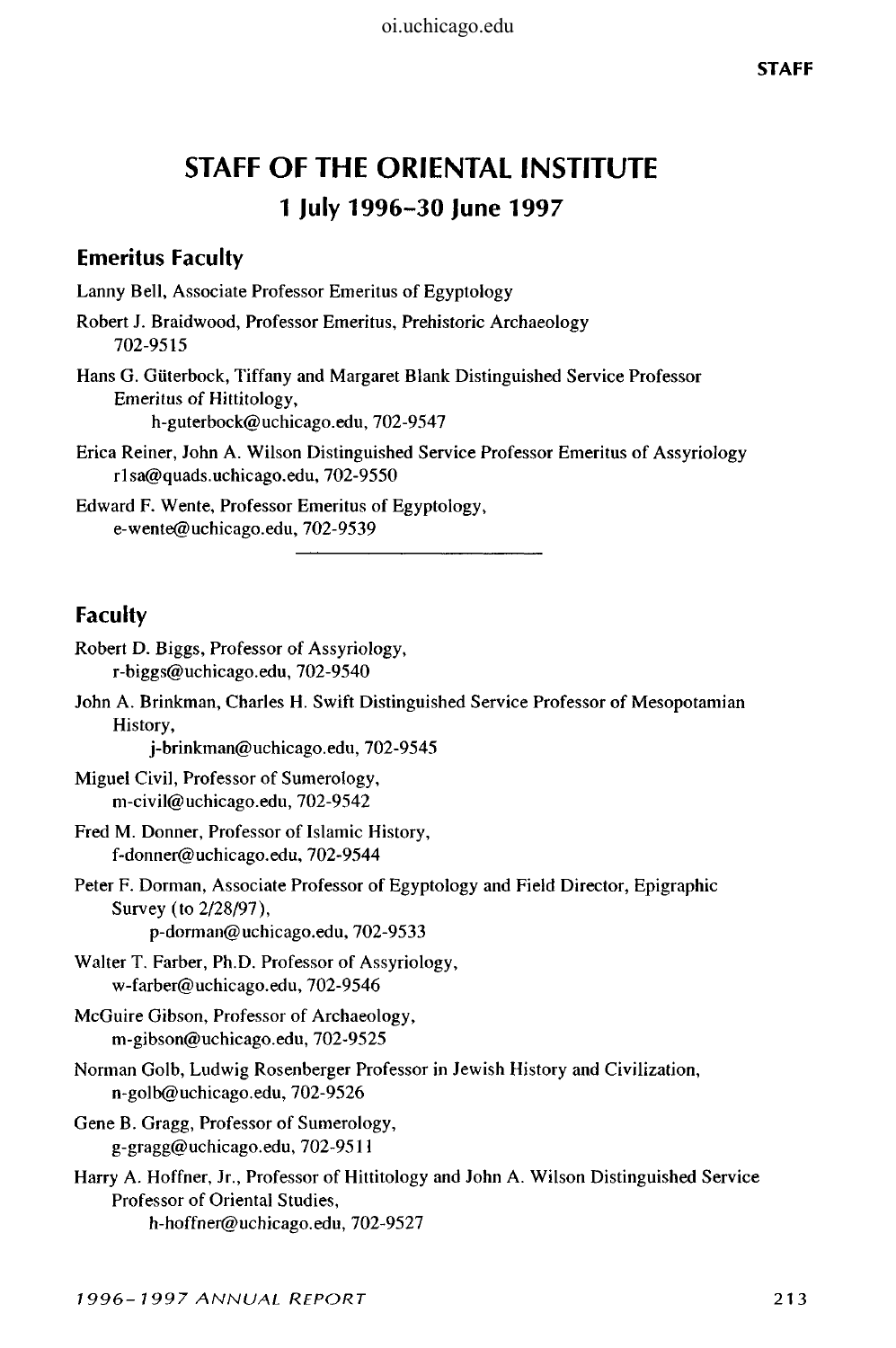#### **STAFF**

## Faculty (cont.)

- Janet H. Johnson, Professor of Egyptology, j-johnson@uchicago.edu, 702-9530
- Mark Lehner, Visiting Assistant Professor of Egyptology MarkLehner@ aol.com
- Dennis G. Pardee, Professor of Northwest Semitic Philology, d-pardee@uchicago.edu, 702-9541
- Robert K. Ritner, Associate Professor of Egyptology r-ritner@uchicago.edu, 702-2547
- Martha T. Roth, Professor of Assyriology, m-roth@uchicago.edu, 702-9551
- David Schloen, Assistant Professor of Syro-Palestinian Archaeology, d-schloen@uchicago.edu, 702-1382
- Matthew W. Stolper, Professor of Assyriology, m-stolper@uchicago.edu, 702-9553
- William M. Sumner, Professor of Archaeology and Director of the Oriental Institute, w-sumner@uchicago.edu, 702-9514
- Aslihan Yener, Associate Professor of Archaeology, a-yener@uchicago.edu, 702-0568

# **Research Associates**

| Abbas Alizadeh, Research Associate, Chogha Mish Project,<br>a-alizadeh@uchicago.edu                                        |
|----------------------------------------------------------------------------------------------------------------------------|
| Kathryn Bard, Visiting Scholar (to 9/30/96)                                                                                |
| Richard H. Beal, Research Associate, Hittite Dictionary Project,<br>r-beal@uchicago.edu, $702-3644$                        |
| Barbara Böck, Research Associate, Chicago Assyrian Dictionary (1/1/97-5/24/97)                                             |
| Linda Braidwood, Associate (Prehistoric Project),<br>Linda_Braidwood@memphis-orinst.uchicago.edu, 702-9515                 |
| John Coleman Darnell, Senior Epigrapher, Epigraphic Survey,<br>$i$ -darnell@uchicago.edu, 702-9524                         |
| Gertrud Farber, Research Associate, Sumerian Lexicon Project,<br>g-farber@uchicago.edu, 702-9548                           |
| John Foster, Research Associate, Egyptian Poetry<br>il-foster@uchicago.edu                                                 |
| Hripsime Haroutunian, Research Associate, Hittite Dictionary Project (to 8/25/96),<br>h-haroutunian@uchicago.edu, 702-9527 |
| Timothy Harrison, Research Associate (to 9/1/96)                                                                           |
| Thomas A. Holland, Research Associate and Managing Editor, Publications,<br>t-holland@uchicago.edu, 702-1240               |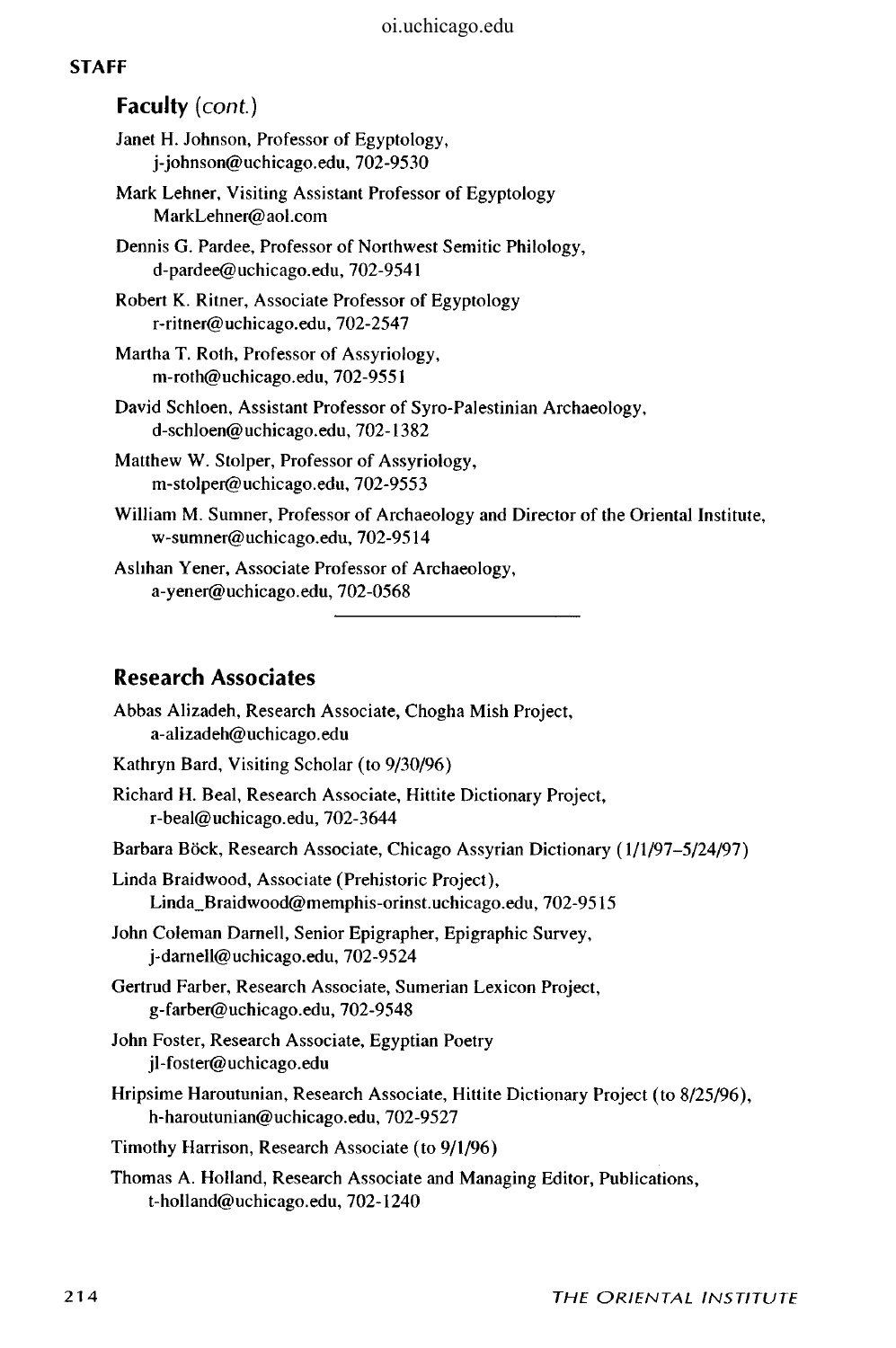## **Research Associates** *{cont)*

| W. Raymond Johnson, Research Associate (Assistant Professor) and Field Director, |  |
|----------------------------------------------------------------------------------|--|
| Epigraphic Survey (from 3/1/97).                                                 |  |
| wr-johnson@uchicago.edu, 702-9524                                                |  |

- Raija Mattila, Research Associate, Assyrian Dictionary Project (to 1/15/97), r-mattila@uchicago.edu, 702-9543
- Carol Meyer, Research Associate, Bir Umm Fawakhir Project, c-meyer@uchicago.edu
- Walter Rast, Research Associate, Palestinian Archaeology, Early Bronze Age
- John Sanders, Research Associate and Head, Oriental Institute Computer Laboratory, jc-sanders@uchicago.edu, 702-0989
- Oguz Soysal, Research Associate, Hittite Dictionary Project, Oguz\_Soysal@memphis-orinst.uchicago.edu, 702-3644
- Claudia Suter, Research Associate, Diyala Objects Publication Project, 702-1352
- Karel van Lerberghe, Research Associate, Chicago Assyrian Dictionary (to 12/14/96)
- Stephen Vinson, Research Associate, Demotic Dictionary Project, s-vinson@uchicago.edu, 702-9523
- Donald Whitcomb, Research Associate (Associate Professor), Islamic and Medieval Archaeology,

d-whitcomb@uchicago.edu, 702-9530

- Tony J. Wilkinson, Research Associate (Associate Professor), Regional and Environmental Archaeology,
	- t-wilkinson@uchicago.edu, 702-9552
- Bruce Williams, Research Associate, Tombos (Sudan) Project (from 1/1/97)
- Karen L. Wilson, Research Associate and Curator, Oriental Institute Museum, k-wilson@uchicago.edu, 702-9520

# **Staff**

Andrew Baumann, Epigrapher, Epigraphic Survey (to 5/97) Florence Bonnick, Fiscal Administrative Assistant, f-bonnick@uchicago.edu, 702-1404 Denise Browning, Manager, *Suq,*  d-browningl@uchicago.edu, 702-9509 Tim Cashion, Membership Coordinator, t-cashion@uchicago.edu, 702-1677 Edward Castle, Epigrapher, Epigraphic Survey, e-castle@uchicago.edu 702-9524 Linda Cohn-Kobylecky, Artist, Epigraphic Survey, 702-9524 Laura D'Alessandro, Head Conservator, Museum, l-dalessandro@uchicago.edu, 702-9519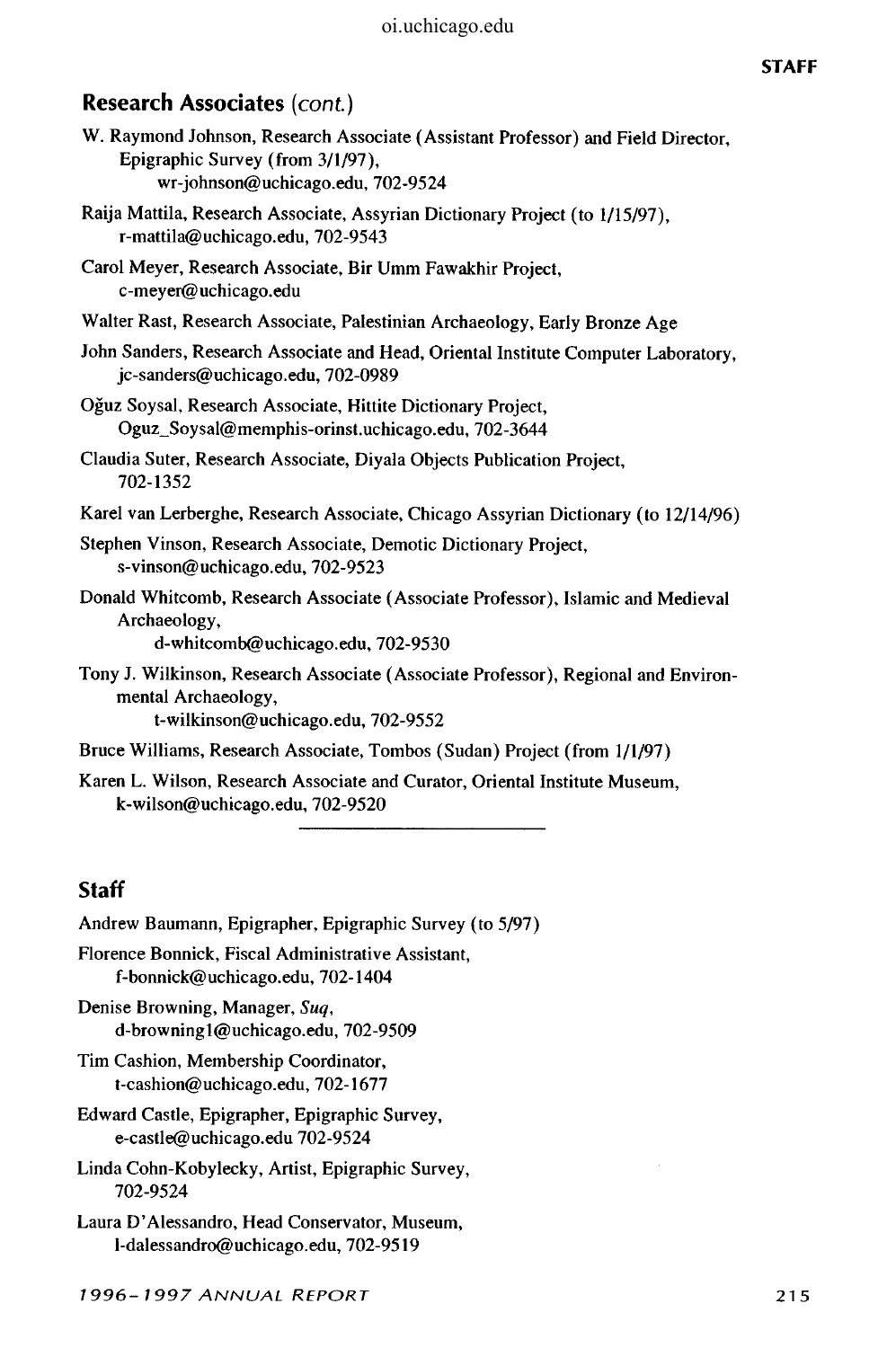## **STAFF**

| Staff (cont.)                                                                                                                    |
|----------------------------------------------------------------------------------------------------------------------------------|
| Deborah Darnell, Epigrapher and Research Librarian, Epigraphic Survey,<br>Debbie_Darnell@memphis-orinst.uchicago.edu, 702-9524   |
| Margaret DeJong, Artist, Epigraphic Survey,<br>702-9524                                                                          |
| Christina DiCerbo, Artist, Epigraphic Survey,<br>702-9524                                                                        |
| Catherine Dueñas, Docent Coordinator, Volunteer Program,<br>Catherine_Duenas@memphis-orinst.uchicago.edu, 702-9507               |
| Cynthia Echols, Assistant Director for Membership and Development,<br>c-echols@uchicago.edu, 702-9513                            |
| Terry Friedman, Docent Coordinator, Volunteer Program,<br>Terry_Friedman@memphis-orinst.uchicago.edu, 702-9507                   |
| Amanda Geppert, Project Assistant, Administration (to 4/27/97),<br>Amanda_Geppert@memphis-orinst.uchicago.edu                    |
| Kaylin Goldstein, Programs Assistant, Museum Education,<br>Kaylin_Goldstein@memphis-orinst.uchicago.edu, 702-9507                |
| Jean Grant, Photographer, Museum,<br>702-9517                                                                                    |
| Barbara Hamann, Assistant Conservator, Museum,<br>b-hamann@uchicago.edu, 702-9519                                                |
| Dionne Herron, Development Associate,<br>d-herron@uchicago.edu, 702-9513                                                         |
| Chester Isiah, Custodian                                                                                                         |
| Charles E. Jones, Research Archivist,<br>ce-jones@uchicago.edu, 702-9537                                                         |
| Christopher Kahrl, Sales and Marketing, Publications,<br>c-kahrl@uchicago.edu, 702-9508                                          |
| Yarko Kobylecky, Photographer, Epigraphic Survey,<br>702-9524                                                                    |
| Carole Krucoff, Head, Museum Education and Public Programming,<br>c-krucoff@uchicago.edu, 702-9507                               |
| John Larson, Museum Archivist,<br>ja-larson@uchicago.edu, 702-9924                                                               |
| Jill Carlotta Maher, Assistant to the Director of the Epigraphic Survey,<br>Carlotta_Maher@memphis-orinst.uchicago.edu, 702-9524 |
| Linda McLarnan, Editorial Assistant, Assyrian Dictionary,<br>l-mclarnan@uchicago.edu, 702-9543                                   |
| Emily Napolitano, Museum Education (From 05/97),<br>Emily_Napolitano@memphis-orinst.uchicago.edu, 702-9507                       |
| Randolph Olive, Assistant Preparator, Museum,                                                                                    |

r-olive@uchicago.edu, 702-9516